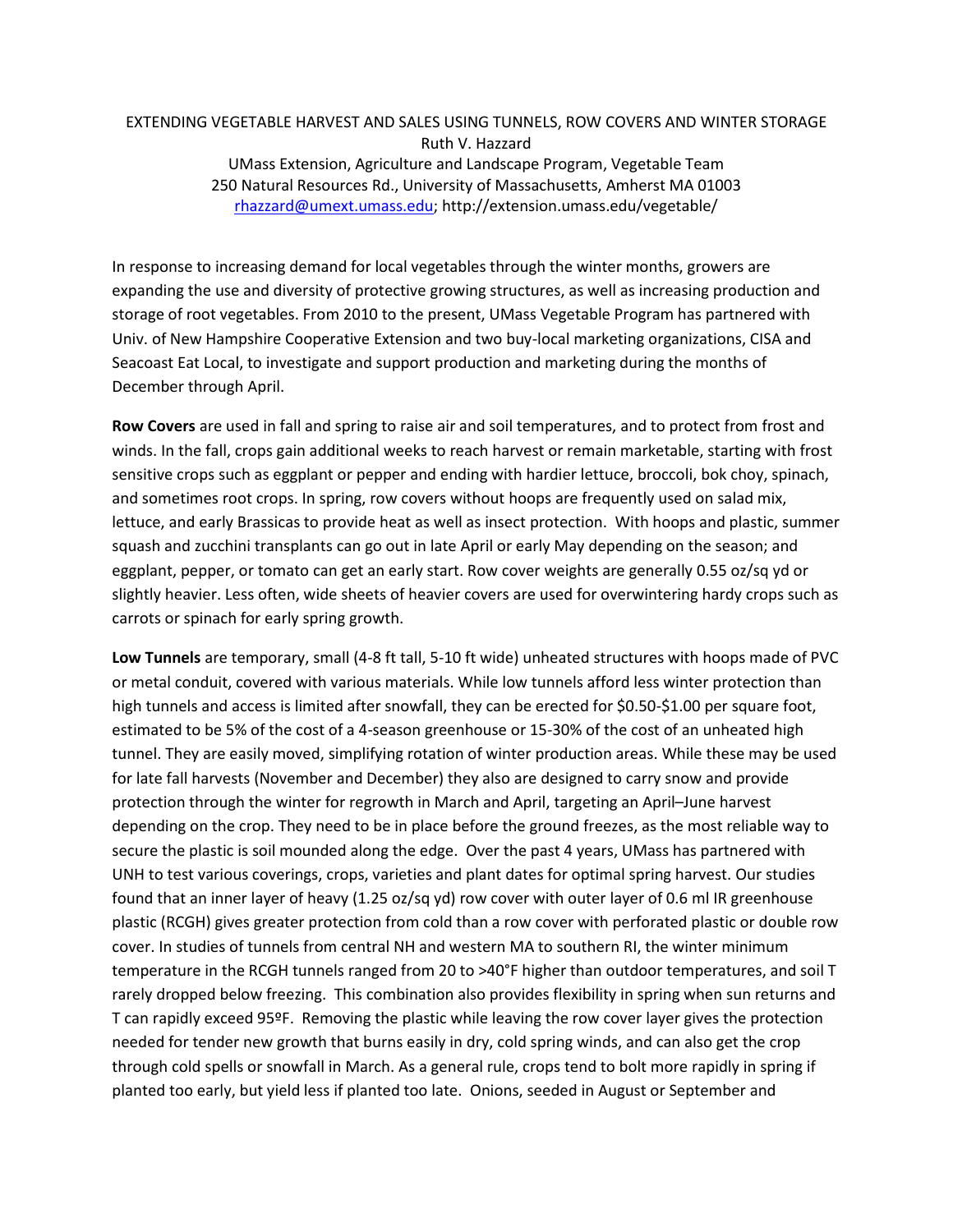transplanted in October and grown on to be harvested green or as early bulb onions are one of our most successful low tunnel crops. Spinach and kale, both Winterboror Siberian kale types also do very well*. Brassica rapa* type greens (bok choy, mizuna) bolt too quickly when overwintered in low tunnels and beets do not survive well so neither are recommended for low tunnels. Carrots are very promising(cv Napoli is often used) ; in 2012-13 UMass trials an early October seeding date gave us the best yield of fresh spring bunching carrots, but the best date will depend on your location and the season.

**Caterpillar Tunnels** are temporary, movable structures using steel or PVC bows set in or over ground posts, creating 10 to 15 ft wide space that covers 1 to 3 growing beds. Bows are generally 6-8 ft apart and 20 ft long. Diagonally crossed ropes linked to tie-downs bolted into the base of the ground posts, and plastic gathered tightly and staked at each end are key to structural integrity. Cost per sq ft is under \$1.00, cheaper than high tunnels with excellent net income potential. They are typically used in spring, summer and fall but more recently in New England are being used to carry crops through the winter. They allow for 2 to 4 succession crops per season, moving from cold hardy greens or roots to heat-loving crops (fruiting vegetables, flowers), or the reverse, as the season progresses. Black plastic, inner row covers and use of transplants give additional boost to survival and growth. Ventilation and access are accomplished by raising the sides. Yields and quality are enhanced as is winter survival. Advantages over low tunnels are winter access and more heat and cold buffering; these tunnels can however suffer from wind and snow damage and require more attention to structural integrity for winter use.

**High Tunnels,** which typically have no permanent furnace or end-wall fans, use passive ventilation through roll-up sides and end or peak vent, and grow crops in the ground, are well known in the mid-Atlantic region. They are used widely to gain an early start or continue later in the fall with summer crops. For winter production, a gothic shape with high vertical sides is needed to shed snow and diagonal bracing is key to handling a snow load. A double inflated plastic system protects the plastic and adds insulation. An interior row cover (one or more layers) 18-30 inches above the crop, supported by hoops or rails, helps hold in the heat that builds up during sunny days and moderates cold nights but is opened on all but the coldest, cloudy days. Ventilation in winter is through end vents. Often growers build up their supply of greens in the fall, then pick them down during the December and January 'dead zone' of shortest days and lowest light. Growth rates pick up by the beginning of February for overwintered and newly seeded crops. Crops that can handle the repeated freezing of a winter high tunnel include spinach, Siberian kale, bok choy, Tatsoi, and chard. Movable tunnels provide options for crop rotation and succession plantings making best use of the protective cover; for example, keeping fall tomatoes covered longer, while greens get started in the open or under row cover.

**Storage.** Good postharvest handling (including curing) and proper storage conditions make it possible to store and sell root crops that can only be grown in the summer months. Ideally, farms should have four storage units, each with specific temperature and RH conditions (see Figure 1) for crop groups. The 'cold moist' group also includes cabbage, Brussels sprouts, celeriac, turnips, and rutabaga. It is important to manage RH as well as T. Growers who are scaling up their winter sales often start with smaller, more basic storages and build better infrastructure over time. Ambient air can be used for cooling, especially with thermostatically controlled intake fans, but may not provide the rapid cooling needed in fall and the steady cold needed in spring for best crop quality. We have found that a 'good enough' storage (eg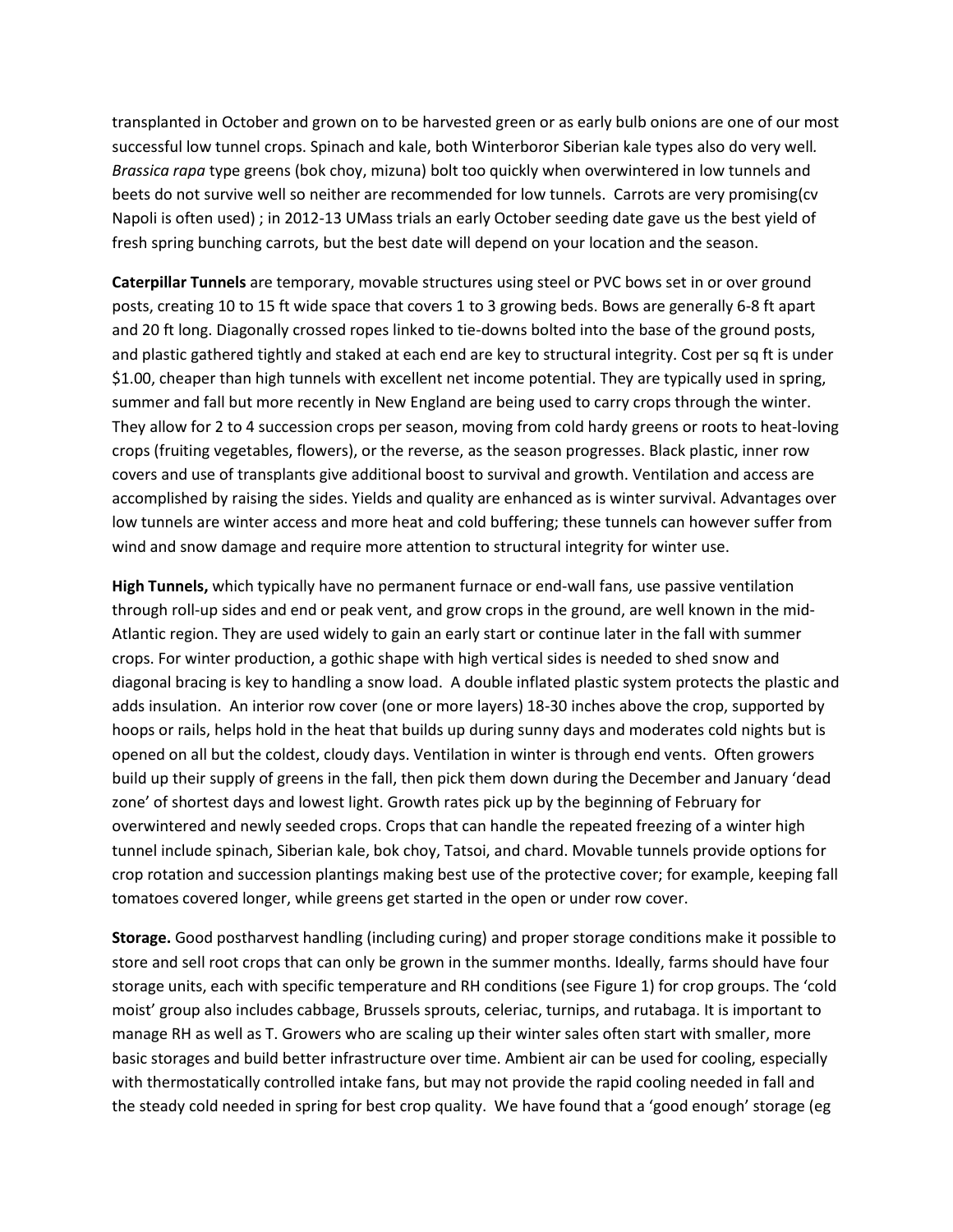34-38 ºF for the 'cold moist' group can carry crops till February or March while ideal conditions will take crops till May or June. For sweet potato and winter squash, preventing cold injury by keeping temperatures above 50 to 55 ºF is critical.

| Carrots, beets    | Cold Moist | 32-34°F and 98-100% RH. |
|-------------------|------------|-------------------------|
| potatoes          | Cool moist | 40-45 °F and 95% RH     |
| squash, sw potato | Warm, dry  | 55-60°F and 50-70% RH.  |
| onion, garlic     | Cold Dry   | 32°F and 65-70% RH      |

## **Figure 1. Storage Conditions Needed for Vegetable Crop Groups**

**Summary.** To meet the demands of winter CSA's and farmers markets and year-round wholesale, New England farmers are putting together a fairly complex system of growing structures and storage units. Meeting the needs of winter markets requires changing your planting schedules, labor force, and and your way of thinking about the six month period from October to March. Winter production and sales is not for everyone, but for some growers it provides a chance for the farm to expand, an increased winter income, a year round labor force, and a more balanced yearly workload.

This work was supported in part by Northeast SARE Project No. LNE10-297. More information can be found a[t http://extension.umass.edu/vegetable/projects/winter-production-storage-sales](http://extension.umass.edu/vegetable/projects/winter-production-storage-sales)

See also articles by Becky Sidemann, including [http://extension.unh.edu/resources/files/Resource003239\\_Rep4688.pdf](http://extension.unh.edu/resources/files/Resource003239_Rep4688.pdf)

\_\_\_\_\_\_\_\_\_\_\_\_\_\_\_\_\_\_\_\_\_\_\_\_\_\_\_\_\_\_\_\_\_\_\_\_\_\_\_\_\_\_\_\_\_\_\_\_\_

Bio:

**Ruth V. Hazzard** works for University of Massachusetts Extension as an Extension educator and researcher in ecological pest management and vegetable cropping systems. She grew up in upstate New York and earned her BA from Goddard College in 1979. Since getting her MS from UMass Amherst in Entomology in 1989, she has worked with both organic and conventional farmers throughout New England on integrated pest management strategies in vegetable crops. Her focus in recent years has included production systems for winter harvest and sales of vegetable crops, including experiments with fall carrots, storage systems, and low tunnels. She started the year-round Student Farming Enterprise program, now in its 8<sup>th</sup> year, which gives UMass students practical experience in growing and marketing organic vegetables. She and her husband have four grown children, and recently built a home next to the North Amherst Community Farm in Amherst where they are establishing fruit and vegetable gardens and a high tunnel.